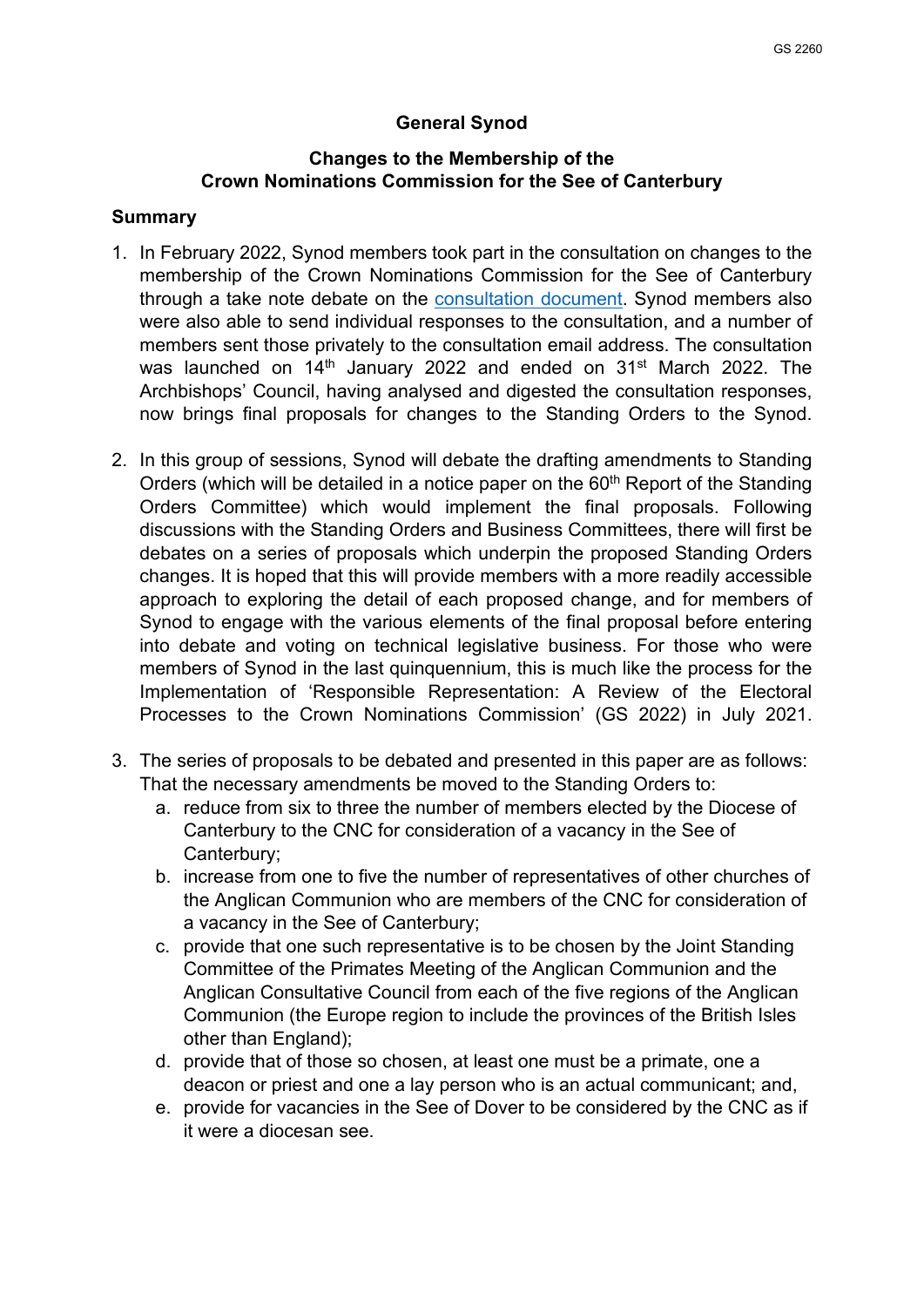# **Overview of the Paper**

- 4. This paper is formed of the following sections:
	- a. Introduction;
	- b. Background;
	- c. A note on the current Canterbury CNC;
	- d. Final proposals;
	- e. Consultation analysis;
	- f. Analysis of the principal issues;
	- g. Individual elements of the final proposals from the Archbishops' Council; and,
	- h. Conclusion.

William Nye Secretary General, Archbishops' Council June 2022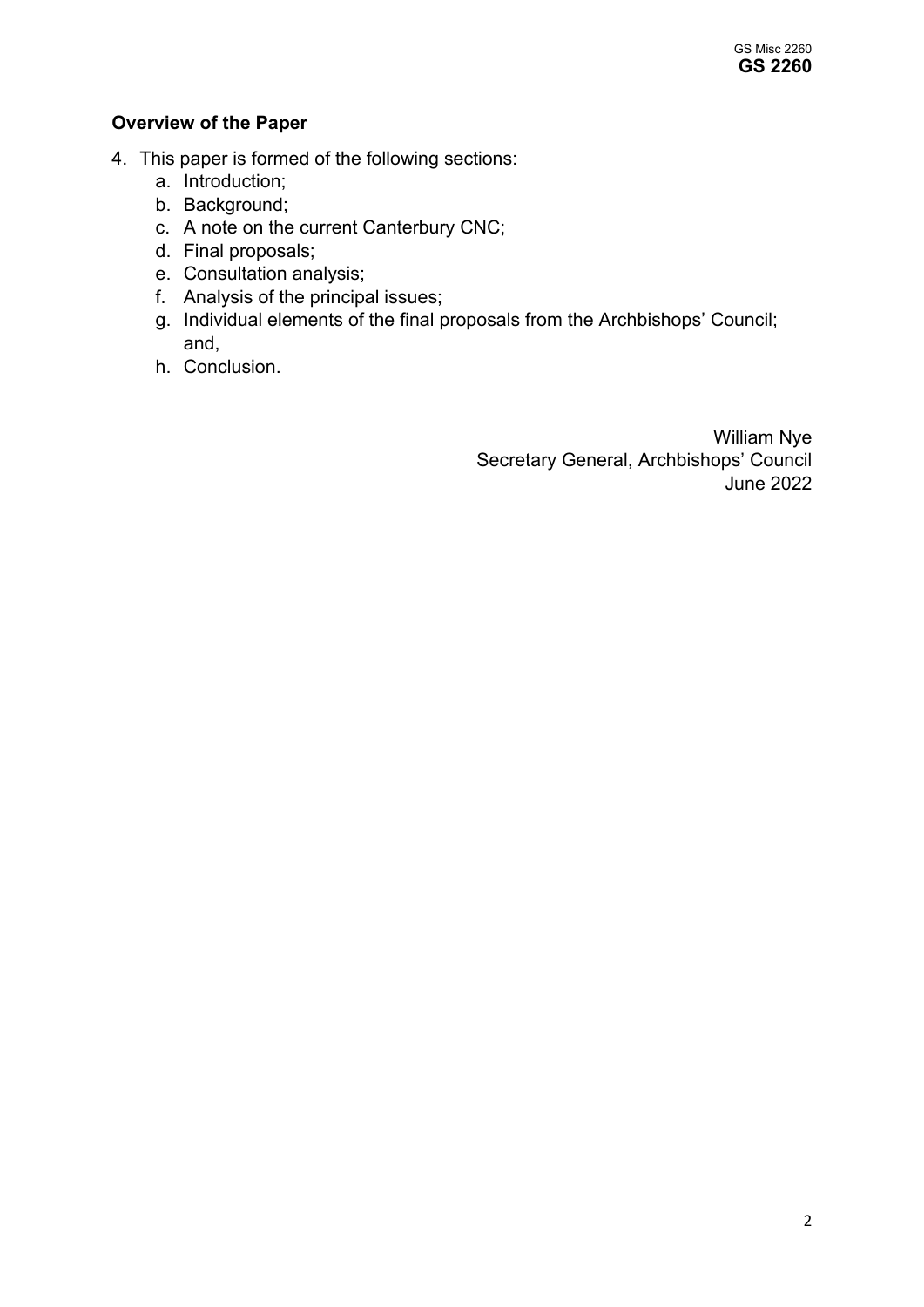# **General Synod**

### **Changes to the Membership of the Crown Nominations Commission for the See of Canterbury**

### **Introduction**

- 5. At the heart of these proposals on changes to the membership of the Crown Nominations Commission for the See of Canterbury is the desire to give an increased voice to the Anglican Communion as we seek to discern who God is calling to be any future Archbishop of Canterbury (ABC). The ABC is Primate of All England, Metropolitan of the Province of Canterbury, Diocesan Bishop of Canterbury, and an Instrument of Communion and the Focus for Unity for the other Instruments of Communion.
- 6. The Archbishop of Canterbury is the senior bishop in the Church of England, and is also first among equals *(primus inter pares)* among the Bishops and Primates of the 41 Provinces of the worldwide Anglican Communion. Like all bishops in the Church of England, which has a close historic link with the State, the Archbishop is formally appointed by Her Majesty the Queen, on the advice of the Prime Minister in the UK Government. In turn, in the case of diocesan bishops, the Prime Minister is advised by a body called the Crown Nominations Commission (CNC), which recommends candidates to the Prime Minister following a period of discernment. The CNC for Canterbury is based on the normal structure of a CNC for a diocesan bishop in the Church of England, but with some small differences. The legal provisions for CNCs are set out in the [Standing Orders](https://www.churchofengland.org/sites/default/files/2022-02/Standing%20order-%20updated%20Feb%2022%20%282%29.pdf) of the General Synod of the Church of England. This is because the CNC is a body of the General Synod tasked *to consider any vacancy in a diocesan bishopric and candidates for appointment to fill the vacancy*.

### **Background**

- 7. In 2015 the Canterbury Diocesan Synod invited the Archbishops' Council to put forward proposals to change the composition of the CNC for the See of Canterbury; and to extend the role of the CNC to include nominations to the See of Dover. The context for this motion was reflection in the Diocese of Canterbury about the need to rebalance the composition of the Crown Nominations Commission to give more weight to a very significant part of the Archbishop of Canterbury's job which concerns his leadership of the Anglican Communion.
- 8. The Archbishops' Council addressed this issue in September 2018 following the conclusion of Professor Oliver O'Donovan's theological review into the workings of the Crown Nominations Commission. The Council discussed the issues raised and proposed that further consideration of this matter should be undertaken before being brought back to a future meeting. It was suggested that this should be brought back after the Lambeth Conference scheduled for 2020. But the Conference was postponed until 2022. With the encouragement of the Archbishop of Canterbury, Justin Welby, the Archbishops' Council considered this again in September 2021 and drew up a proposal on which to consult a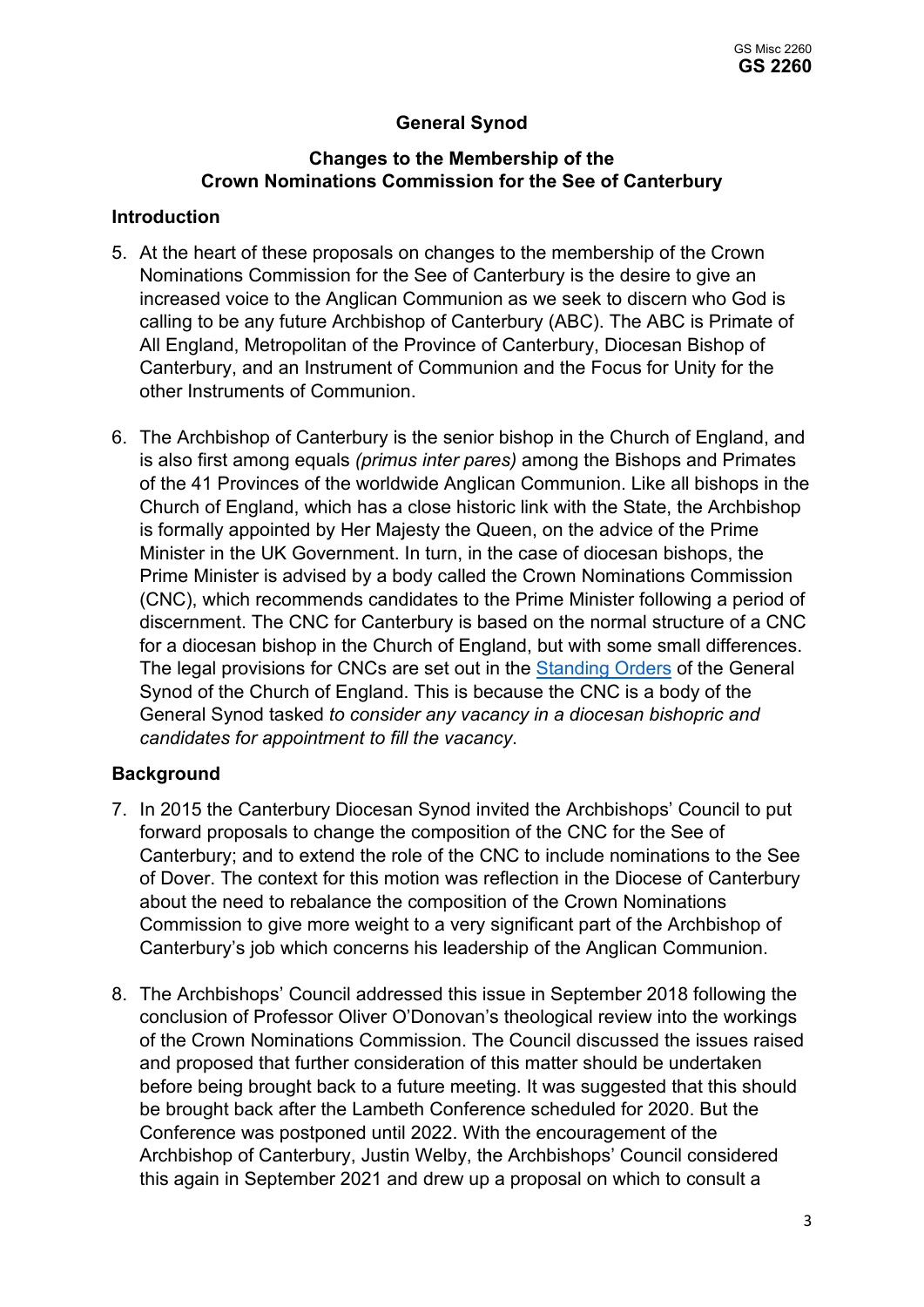number of key partners.

- 9. A consultation began in January 2022 and ended on 31<sup>st</sup> March 2022. The proposals in the consultation were as follows:
	- a. A decrease in Diocese of Canterbury representatives from six to three;
	- b. An increase in Anglican Communion representatives from one to five;
	- c. That the Anglican Communions representatives should be based on the Anglican Communion regions other than the four provinces of the British Isles; and,
	- d. That the Anglican Communion representatives should be a mixture of Primates, clergy and laity.
- 10.The Archbishops' Council analysed and discussed the consultation responses in May and agreed to bring forward a set of amended proposals to the Synod for consideration. There is more detail on the consultation analysis in a later section.

# **A Note on the Current Canterbury CNC**

- 11[.Standing Orders 136 141](https://www.churchofengland.org/sites/default/files/2022-02/Standing%20order-%20updated%20Feb%2022%20%282%29.pdf) of the General Synod outline the functions and membership of the CNC and include specific rules around archiepiscopal vacancies. It is worth setting out here the current membership of the Canterbury CNC.
- 12.The current composition of the Canterbury CNC is:
	- a. six central members elected by the General Synod (as usual for a diocesan see);
	- b. six Canterbury members (elected by and from its Vacancy in See Committee – as usual for other dioceses);
	- c. two bishops (including the Archbishop of York if he or she is not a candidate for the see and wishes to be a member);
	- d. one person appointed by the Prime Minister to chair the Commission (who must be an actual communicant lay member of the Church of England); and,
	- e. one member representing the Anglican Communion, drawn from the Primates Meeting of the Communion (elected by the Joint Standing Committee of the Primates Meeting and the Anglican Consultative Council).
- 13.Position (d) is specific to the CNCs for the See of Canterbury and the See of York; (e) only applies to the Canterbury CNC. The other fourteen members (a-c) are (allowing for the special role of the Archbishop of York) essentially the same as in CNCs for other sees.
- 14.There are also three non-voting members. The Prime Minister's and Archbishops' Secretaries for Appointments attend as usual. For Canterbury the Secretary General of the Anglican Communion also joins the CNC but does not vote.
- 15.Thus, the voting membership of the CNC for Canterbury comprises:
	- f. **nine** representatives of the national interests of the Church of England;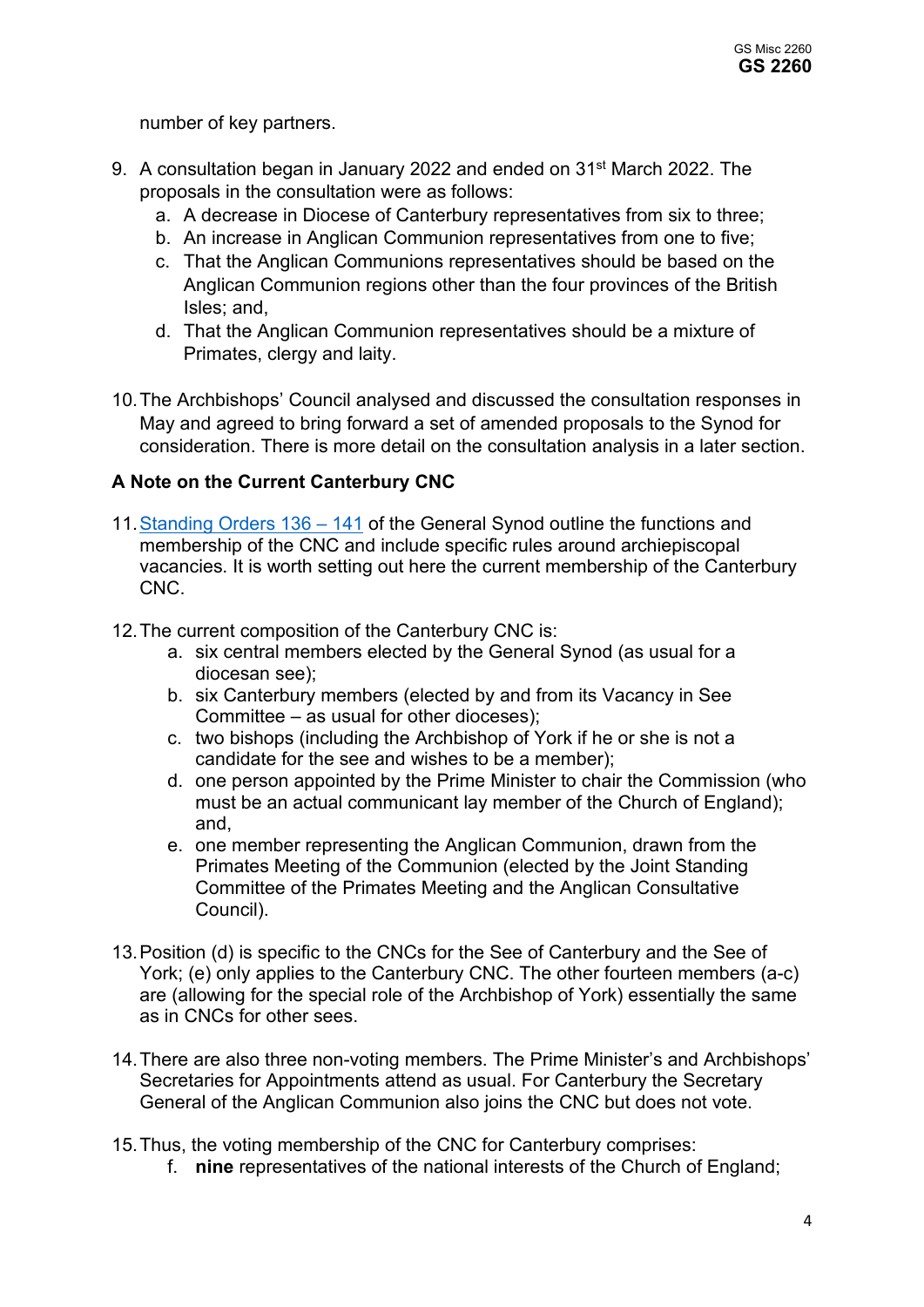- g. **six** representatives of the Diocese of Canterbury; and,
- h. **one** representative for the Anglican Communion. (In 2012 the representative for the Anglican Communion was the Primate of Wales, Archbishop Barry Morgan.)
- 16.This is a total of 16 voting members.

## **Final Proposals**

- 17.The Archbishops' Council took on board the various comments from the consultation feedback and therefore agreed the following proposals which will form the basis of the Synod motions:
- 18.That the necessary amendments be moved to the Standing Orders to:
	- a. reduce from six to three the number of members elected by the Diocese of Canterbury to the CNC for consideration of a vacancy in the See of Canterbury;
	- b. increase from one to five the number of representatives of other churches of the Anglican Communion who are members of the CNC for consideration of a vacancy in the See of Canterbury;
	- c. provide that one such representative is to be chosen by the Joint Standing Committee of the Primates Meeting of the Anglican Communion and the Anglican Consultative Council from each of the five regions of the Anglican Communion (**the Europe region to include the provinces of the British Isles other than England**);
	- d. provide that of those so chosen, at least one must be a primate, one a deacon or priest and one a lay person who is an actual communicant; and,
	- e. **provide for vacancies in the See of Dover to be considered by the CNC as if it were a diocesan see**.
- 19.Members will note that there are two significant changes to the original proposals (in bold for reference). First, that the regional representation of the Anglican Communion should include the provinces of the British Isles other than England in the Europe region. Secondly, that a change to the Standing Orders should be made so that the See of Dover would be considered by the CNC as if it were a diocesan see. Both of these changes featured highly in the consultation feedback and the Archbishops' Council agreed that these would strengthen the final proposals.

## **Consultation Analysis**

20.The consultation received a relatively small number of responses (85 in total), so not too much can be read into statistical analysis of the responses. They came mainly from individuals and some groups. However, there were significant responses from some of the key partners outlined in the consultation document. This included the Diocese of Canterbury and the Anglican Communion, as well as some bodies of the Church of England. Just under half of the responses were from General Synod members. Also included in the analysis for the Council were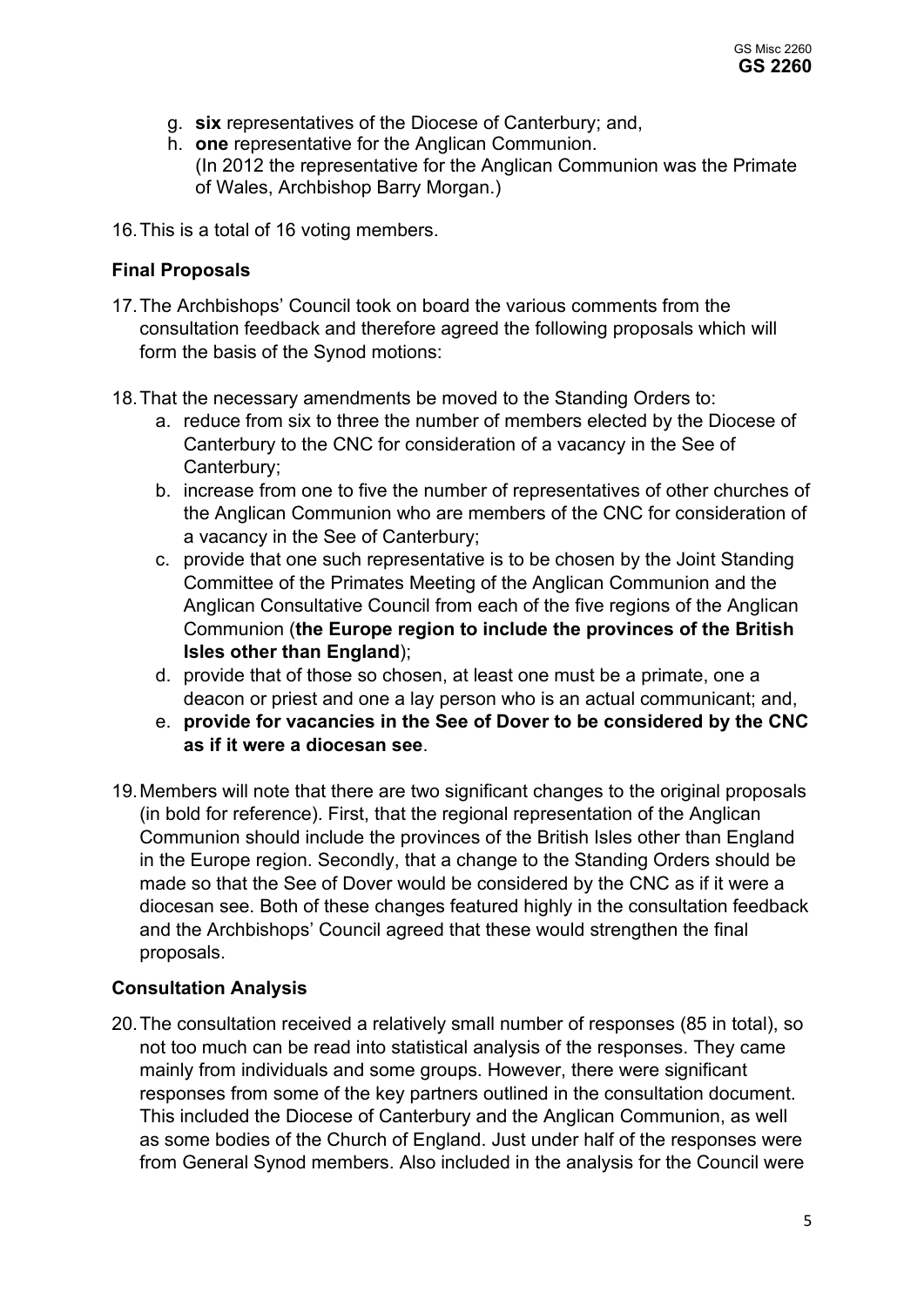the speeches and voting numbers from the take note debate at the February 2022 Synod.

- 21.The Archbishops' Council has brought these final proposals, which have been amended following the consultation responses, to General Synod because the consultation received agreement in the majority on each of the proposals set out. The Archbishops' Council made changes to the proposals as outlined in paragraph 15 above because of the indication from other responses that they too would agree with the proposals if these changes were made; that is that the Europe regional representative could include the other three provinces of the British Isles and the See of Dover was considered by a CNC.
- 22.It is worth noting that the most positive response to the consultation elements was around the decrease in diocesan representatives on the CNC. Most considered this a matter for Canterbury Diocese and that, since it was the Diocese which originally requested this, it should simply be implemented.
- 23.Of the key partners asked to consider the proposals, there was overwhelming support and agreement from official representatives of the Anglican Communion and the Diocese of Canterbury. In the Anglican Communion there were formal response from the Primates Meeting and the Anglican Consultative Council Standing Committee (ACC), as well as the Inter-Anglican Standing Commission on Unity, Faith and Order. In the Diocese of Canterbury, there were formal responses from the Diocesan Synod as well as the Archbishop's Council for Canterbury Diocese. (Members should note the difference between the 'Archbishops' Council', which is a national body, and the Canterbury 'Archbishop's Council', which is the same as the Bishop's Council in other dioceses.)
- 24.The Primates' Meeting voted in favour of the proposals with an overwhelming majority and the ACC Standing Committee also voted in the majority. The only concern raised by representatives of the Anglican Communion was about the lack of inclusion of the other three provinces of the British Isles in the Europe region.
- *25.*The Diocesan Synod in Canterbury voted with an overwhelming majority in favour of a decrease in the number of diocesan representatives, adding the comment, *'it was our original proposal'*; there were 64 people in favour with no votes against and 4 people undecided. It also voted in favour of the increase of Anglican Communion representatives on the Canterbury CNC, with very few votes against the proposal, therefore confirming the original intention of their request to the Archbishops' Council in 2015; there were 58 votes for this proposal with 4 against and 8 undecided. The Archbishop's Council (Canterbury Diocese) also agreed with the Diocesan Synod Motion and further unanimously passed the motion: *"In the light of the Canterbury Diocesan Synod Motion of Nov 2015 we would like to bring forward the changes needed to the General Synod's Standing Orders to*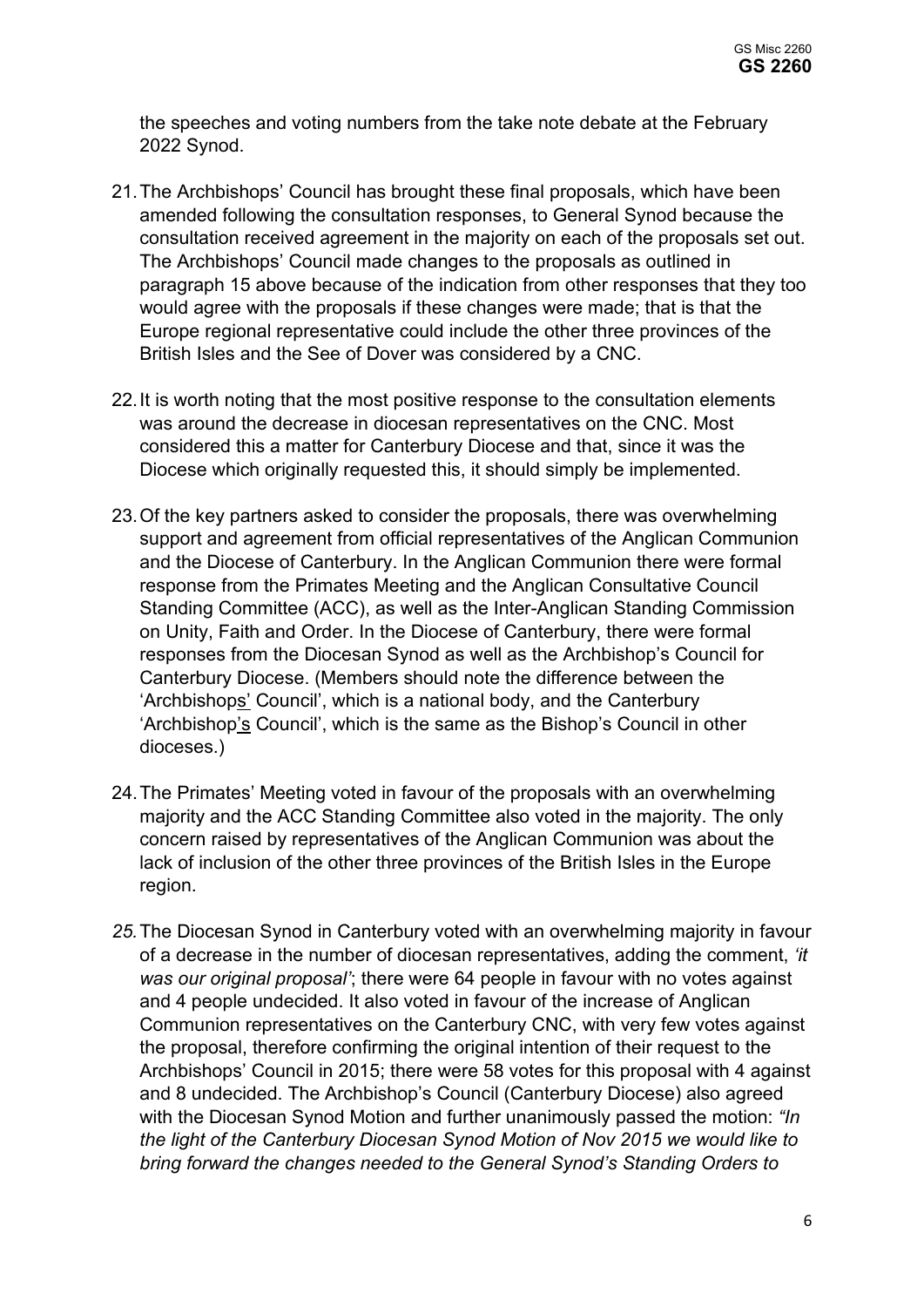*enable any vacancy in the See of Dover to be treated as a Diocesan See vacancy."* 

- 26.The Archbishops' Council is aware that, for some, there has been hesitation to commit one way or another to agreement on these proposed changes pending the response from Anglican Communion partners and the Diocese of Canterbury. As can be seen from the responses, these changes would be met with enthusiasm and gratitude from the official representatives of Anglican Communion and from the Diocese of Canterbury.
- 27.Members will recall the take note debate in February 2022 on the consultation document. The Synod heard 12 speeches during the debate. 7 members encouraged the Synod to 'take note' and 3 encouraged the Synod not to take note, while 1 declared an abstention and another did not indicate a voting preference. However, the figures do not tell the whole story as a number of speeches, whether or not they encouraged the Synod to vote for or against taking note, did not explicitly agree with the proposals and therefore the numbers do not simply indicate support for the proposals.
- 28.The Synod did vote to 'take note' with a majority as below.

|                | <b>IN FAVOUR</b> | <b>AGAINST</b> |
|----------------|------------------|----------------|
| <b>BISHOPS</b> | 26               |                |
| <b>CLERGY</b>  | 102              | 27             |
| <b>AITY</b>    | 112              | 43             |

29.The Council does not assume that these voting numbers would mean that the Synod would vote in favour of the final proposals but it does indicate that the Synod was happy to continue the conversation around these proposals, to hear from key partners and to consider further the role of the Archbishop of Canterbury in the Diocese of Canterbury, the Church of England and in the Anglican Communion.

### **Analysis of the principal issues**

- 30.The reason the Council is bringing these changes forward is because the Diocese of Canterbury requested in 2015 (before the appointment of the current Bishop of Dover) that the Council look into decreasing the diocesan representation and allow the See of Dover to be considered by a CNC. The Diocese also suggested that these changes would allow for more representation for the Anglican Communion in the discernment of future Archbishops of Canterbury. But we know that making these changes has practical, political, and theological considerations.
- 31.We know that the Archbishop of Canterbury has many roles in the Church of England and in the Anglican Communion. It is worth recalling that the role profile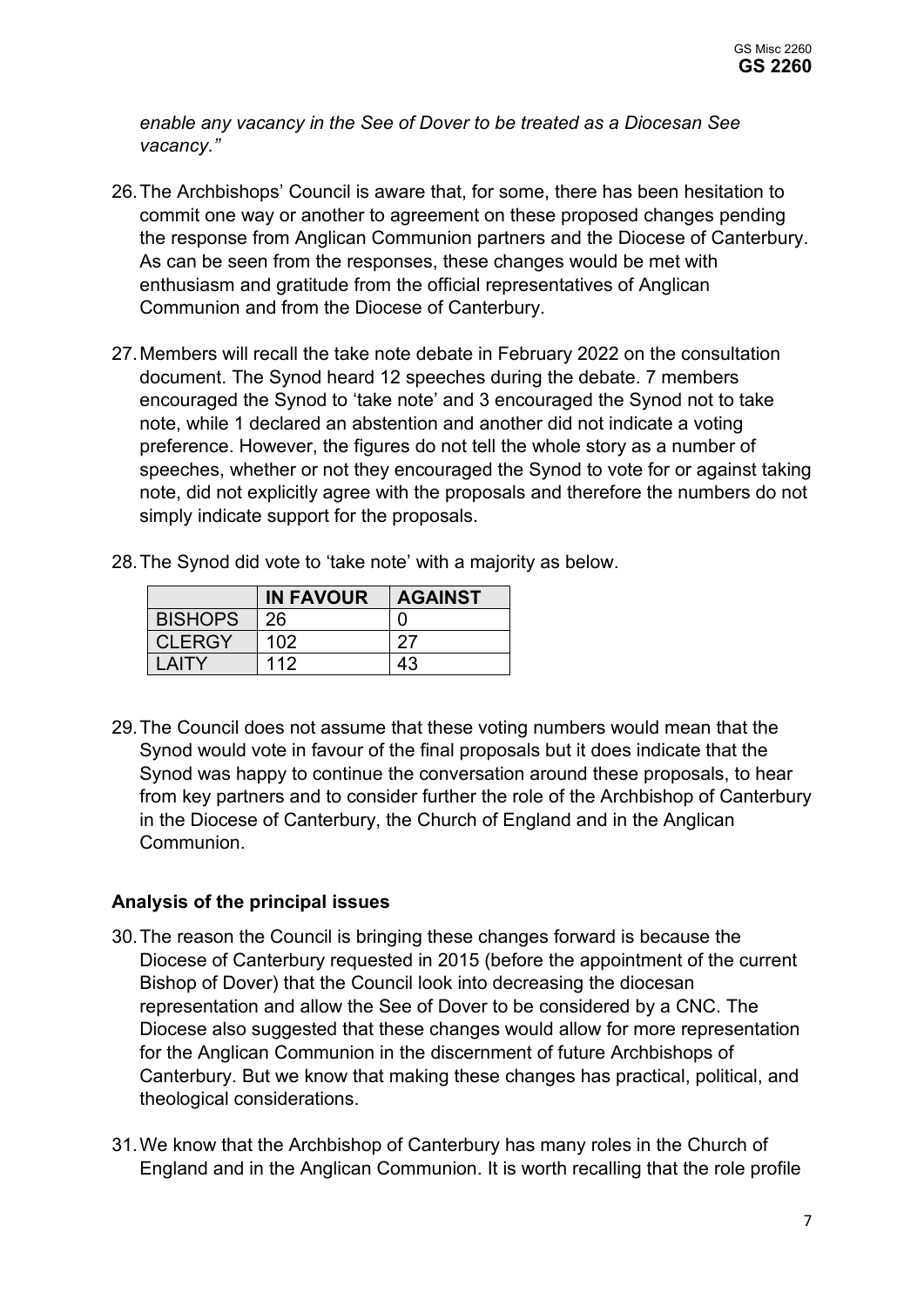drawn up by the Canterbury CNC in 2012 suggested that 20% of the job would relate to Anglican Communion responsibilities. Archbishop Justin considers this to be an underestimate and suggests that 25% may be more accurate, plus time for pastoral care and support. He also suggests that only about 5% of his time is spent on diocesan work.

- 32.It is worth also reflecting on the role of the Archbishop of York. The role specification for the Archbishop of York (ABY), as Primate of England, includes responsibility for sharing with the Archbishop of Canterbury in leadership and oversight, and for bringing life to the ongoing renewal and reform of the Church of England. An increased importance was placed on this at the last appointment of the ABY within the role specification given the Archbishop of Canterbury's increasing responsibility in the Anglican Communion. In practice, this can be seen in the ABY's lead role in the new Vision and Strategy for the Church of England and in other ways in which Archbishop Justin and Stephen share this national ministry.
- 33. It is also important to recognise that many of the national church responsibilities of the Archbishop of Canterbury are also closely bound in with Communion responsibilities, as is his public voice. Current issues of global concern, for example, the environmental crisis, migration, health-related matters such as HIV or Covid, call for a Communion-wide response and engagement. Even more so, emergency responses to persecution and the murder of Anglicans in countries in turmoil, close links to the FCDO on areas like the Eastern DRC, and responses to natural disasters and to the sufferings of Bishops in places without medical or logistical support are all routine matters of daily involvement. This is demanding in terms of time, energy and resources. The Communion-wide role of the Archbishop can help facilitate learning from churches whose life is vibrant and growing and renders the Church of England more aware of its Catholicity.
- 34.There is thus a close link between the Archbishop's Communion role, his role in the national life of the United Kingdom, and his ability to speak on matters of public interest both nationally and globally. This link both strengthens the role of the worldwide Communion, and also its significance for the Church of England. These considerations alone suggest that the balance of representatives on the CNC does not reflect the current nature of the role.
- 35.See for example "*[Towards a Symphony of Instruments](https://www.anglicancommunion.org/media/209979/Towards-a-Symphony-of-Instruments-Web-Version.pdf)*", a working paper prepared by the Inter-Anglican Standing Commission on Unity, Faith and Order, particularly section 3 from which the following quotation is taken:

*It is clear from the history of the century and a half that has passed since the first Lambeth Conference, and from the formal statements that the Anglican Communion has produced since then, that the Archbishop of Canterbury has had and continues to have a pivotal role with regard to the identity, unity, and coherence of the Anglican Communion—all matters that are currently of great importance and urgency for Anglicans. It puts the archbishop's Communion role in perspective when we call to mind that the archbishop is prayed for in*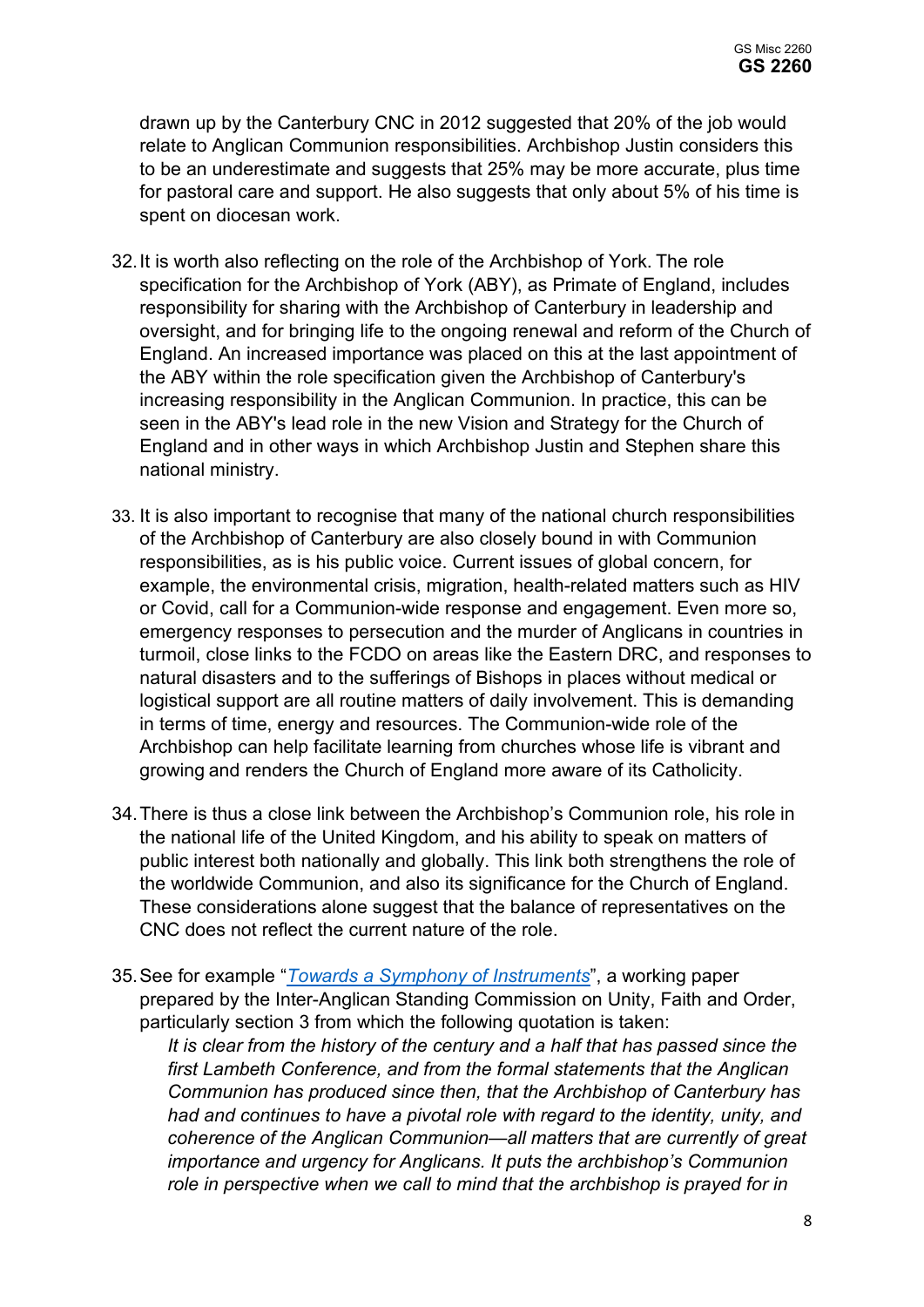## *Anglican celebrations of the liturgy around the world.* (p56)

- 36. Changing the composition of the CNC recognises the importance of the Communion in the ABC's complex set of roles and seeks to work with them as partners by listening more carefully and inviting them into the discernment process. As already noted, the principle that there is a place for the Anglican Communion voice on the CNC is already established. These changes allow for a bigger representation and a more diverse set of voices from the Communion.
- 37.Some responses to the consultation suggested that the role of the Archbishop of Canterbury should be reviewed first before any changes are made. Others questioned whether there was certainty that the Communion wants the ABC to maintain the current roles and wondered if the Church of England was merely assuming it knew what the Communion valued. These are important questions which merit careful attention and which may well evolve over the next few decades. For now, though, we note:
	- a. First, a conversation or review of the role of the Archbishop of Canterbury happens regularly at each vacancy, just as other diocesan sees are reviewed, and a role description put together. Changes made to the membership of the CNC do not prevent this from taking place.
	- b. Secondly, as the consultation response from the official representatives of the Anglican Communion shows, the role of the ABC is still very much valued and seen as integral to the flourishing of the Anglican Church around the world. To quote further from "*[Towards a Symphony of](https://www.anglicancommunion.org/media/209979/Towards-a-Symphony-of-Instruments-Web-Version.pdf)  [Instruments](https://www.anglicancommunion.org/media/209979/Towards-a-Symphony-of-Instruments-Web-Version.pdf)*", '[The role of *primus inter pares*]…*is a ministry that is not hierarchical and unaccountable, but constitutional and accessible and that knows its limits, but also one that is aware of its potential for good in terms of the unity and mission of the Church of Jesus Christ.'* (p59)
	- c. Thirdly, we note that it is not for one member of the Communion (in our case the Church of England) to review unilaterally, the role of the *primus inter pares*. If such a review were to take place it would rightly belong to the whole Communion.
- 38.The Church is called to be one, holy, catholic and apostolic. The call to be one is perhaps one of the most difficult calls the Church faces. We are called to embody the radical breaking down of barriers that Jesus modelled in his ministry; in our time noting particularly barriers of race, culture, prejudice, and other aspects of human identity. The call to be one is a call to treat every human being as made in the image of God, and to do so through our structures as well as relationships. Present arrangements on the CNC for Canterbury do not encourage such unity. This proposed change is offered as an opportunity for unity and increased openness to our sisters and brothers in the Communion and in the Church of God.
- 39.It is important, however, to be realistic about what this step involves. As noted in the consultation document, some will see an increased number of Anglican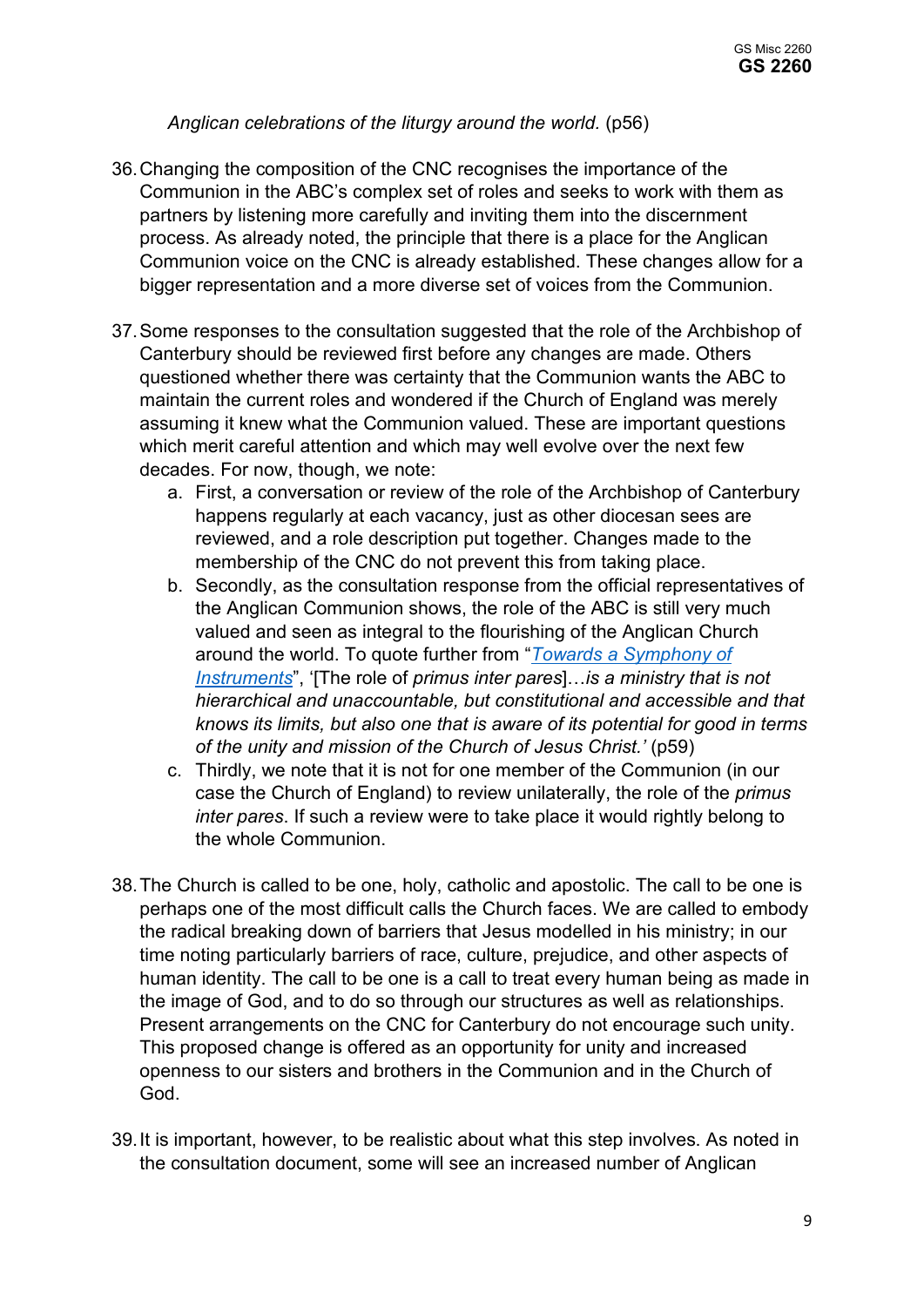Communion representatives as a useful step, others will not view it as radical enough. It is important to keep in mind, however, that the See of Canterbury is (primarily) a part of the Church of England which has worked hard in developing, with the State and the Crown, this process for all CNCs. A form of the CNC process is required to meet the needs of the Church of England and of the State, and future appointments must be consistent with the law of the land.

40.More analysis can be found in the [consultation document](https://www.churchofengland.org/sites/default/files/2022-01/GS%202253%20Consultation%20on%20Proposed%20Changes%20to%20the%20Canterbury%20CNC.pdf) brought to the February Synod.

## **Individual Elements of the Final Proposals**

41.Let us now look at the individual elements of the proposals, the changes made and what they would mean.

#### A decrease in Diocese of Canterbury representatives from six to three

- 42.It is now well documented that this proposal comes from a request from the Diocese of Canterbury. The Archbishops' Council understands that behind this request is the recognition from the Diocese that six diocesan members is disproportionate given the weight of time the Archbishop spends on diocesan matters. This request goes hand in hand with the request for a CNC process for the See of Dover. More on this below.
- 43.This change would set the Canterbury CNC apart from other diocesan see CNCs. However, if changed in conjunction with the further proposals below, it would recognise the difference between the role of the Archbishop of Canterbury and other diocesan bishops, and ultimately be more representative of the areas of ministry of the ABC.

#### An increase in Anglican Communion representatives from one to five

44.The decrease in diocesan representatives makes way for increased representation from the Anglican Communion. But, as members will note, the idea is not simply to remove three representatives from the Diocese and give them to the Anglican Communion, but to do this AND add an extra representative for the Anglican Communion, to total five. This increases the total number of CNC members for the See of Canterbury to 17 (where as it is 16 for other diocesan sees). This is proposed to allow for a diverse group of Anglican Communion representatives.

That the Anglican Communion representatives should come one from each of the five regions of the Anglican Communion (the Europe region to include the provinces of the British Isles other than England)

45.There are five established regions of the Anglican Communion: Americas; Middle East and Asia; Africa; Oceania; and Europe. Increasing the Anglican Communion representatives to five allows for there to be one representative from each of these regions. This gives a geographical spread of representatives and makes for a more diverse CNC. Of course, a CNC of 17 members will never achieve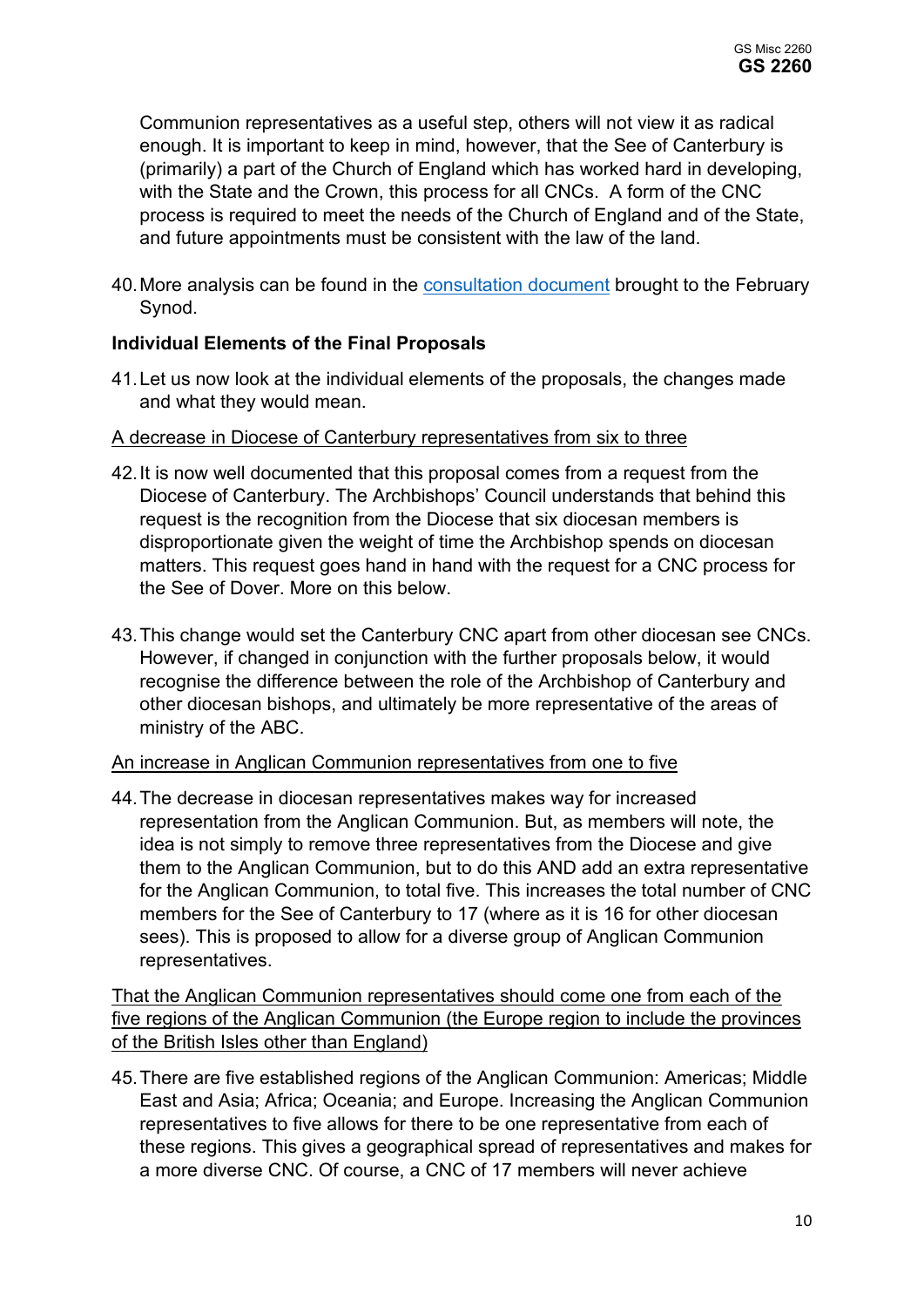diversity in all areas but proposals such as this, and below, do offer an opportunity for some further diversity and voices from different provinces.

46.As previously noted, the original proposal suggested that the other three provinces of the British Isles would not be included. Given the strength of feeling from the consultation and having given it more detailed thought, the Council agreed that this was an oversight and that the Europe region should include the provinces of the British Isles other than England.

## That the Anglican Communion representatives should be a mixture of Primates, clergy and laity

47.Once more, this proposal aims to add another layer of diversity into the CNC. The current Canterbury CNC includes one Anglican Communion representative who is a Primate. The Council feels strongly that, as with CNCs in other dioceses and with other bodies and committees of the Church of England, a mixture of Primates, clergy and laity is important to provide breadth of opinion. There were a number of responses to the consultation which asked for the representatives to have the knowledge and expertise to represent the Communion in this area. This is not mutually exclusive with a mixture of representatives from different orders.

## Provide for vacancies in the See of Dover to be considered by the CNC as if it were a diocesan see

48.As stated, this change, though not pivotal to the changes to the Canterbury CNC membership, is proposed here because it was requested by the Diocese of Canterbury in 2015 alongside the request to decrease its representatives on the Canterbury CNC. It acknowledges that the role of the Bishop of Dover is more akin to a diocesan bishop and requires the Diocese formally to use the CNC discernment process. In 2019, the Archbishop of Canterbury provided a CNCstyle process for the vacancy in the See of Dover from which Rose Hudson-Wilkin was nominated Bishop of Dover. The Diocese, and the Archbishop, having used this style of process, agree that a formal CNC is key in discerning any future Bishop of Dover. The Archbishops' Council accepts that this goes hand in hand with the proposed change in the diocesan representation in the Canterbury CNC and advises that this change is made.

## **Conclusion**

- 49.At the heart of these proposals is a desire to give an increased voice to the Anglican Communion as we discern who God is calling to be Archbishop of Canterbury. That person is called to be Primate of All England, Metropolitan of the Province of Canterbury, the Diocesan Bishop of Canterbury, and also to be an Instrument of Communion and the Focus for Unity for the other Instruments of **Communion**
- 50.The changes proposed are based on an already agreed principle: that the Church of England and the Anglican Communion are connected in relation to this role,